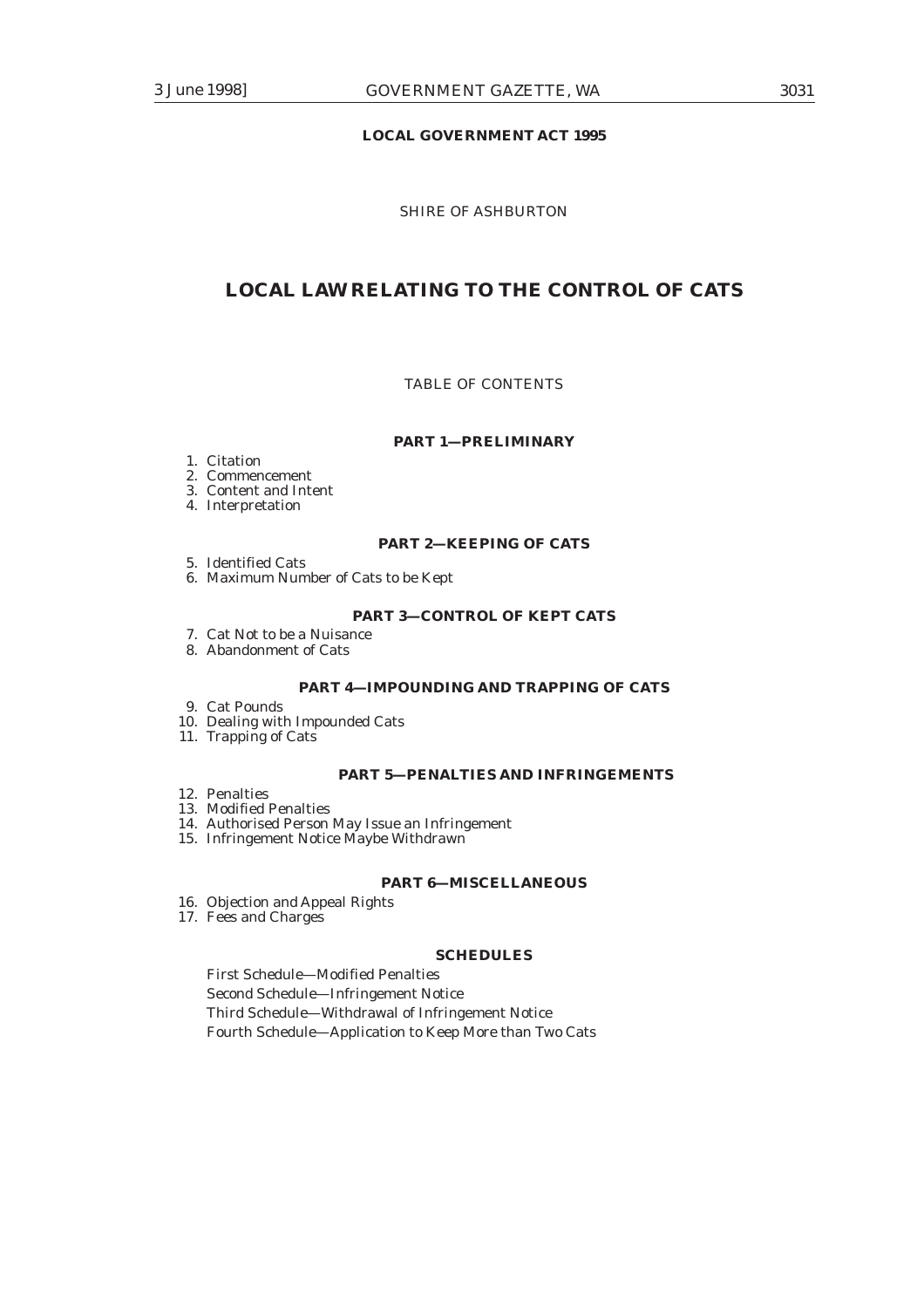## **LOCAL GOVERNMENT ACT 1995**

## SHIRE OF ASHBURTON

# **LOCAL LAW RELATING TO THE CONTROL OF CATS**

In pursuance of the powers conferred upon it by the above mentioned Act and of all other powers enabling it the Council of the Shire of Ashburton hereby records having resolved on the 19 May 1998 to make the following local law.

## **PART 1—PRELIMINARY**

## **1. Citation**

This local law may be cited as the Shire of Ashburton "Local Law Relating to the Control of Cats".

### **2. Commencement**

This local law comes into effect thirty (30) days after the date of its publication in the *Government Gazette.*

## **3. Content and Intent**

This local law provides for rules and guidelines for the proper management and control of cats throughout the whole of the district, to—

- (a) encourage responsible cat ownership;
- (b) reduce public and environmental nuisance caused by cats;
- (c) promote the effective management of cats; and
- (d) limit the damage to and loss of wildlife caused by cats.

## **4. Interpretation**

(1) In this local law unless the context otherwise requires—

"Act" means the Local Government Act 1995.

"attack" in relation to the behaviour of a cat, does not include behaviour which was an immediate response to and was induced by provocation, but includes—

- (a) aggressively rushing at or harassing any person or animal;
- (b) biting or otherwise causing physical injury to a person or an animal;
- (c) tearing clothing on, or otherwise causing damage to the property of the person attacked; or
- (d) attempting to attack, or behaviour in such a manner toward a person as would cause a reasonable person to fear physical injury, unless the keeper establishes that the behaviour was justified by a reasonable cause.
- "authorised person" means a person appointed by the local government for the purposes of this local law.

"district" means the Local Government district of the Shire of Ashburton.

"food premises" has the meaning given to it by the Health Act 1911

"identified cat" means a cat identified in the manner of having a collar around its neck and tag securely attached to the collar with the tag being marked with the name and current address or telephone number of the owner or other person entitled to possession of the cat.

"keeper" in relation to a cat means each of the following persons—

- (a) the owner of the cat;
- (b) the person by whom the cat is ordinarily kept;
- (c) a person who has or appears to have immediate custody or control of the cat;
- (d) a person who keeps the cat, or has the cat in his or her possession for the time being; or
- (e) a person who occupies any premises in which the cat is ordinarily kept or ordinarily permitted to live;

"local government" means the local government of the Shire of Ashburton.

"premises" shall, for the purpose of determining who is occupier, be taken to refer to any land or building, or part of any land or building, that is intended to be occupied as a separate residence from any adjacent tenement.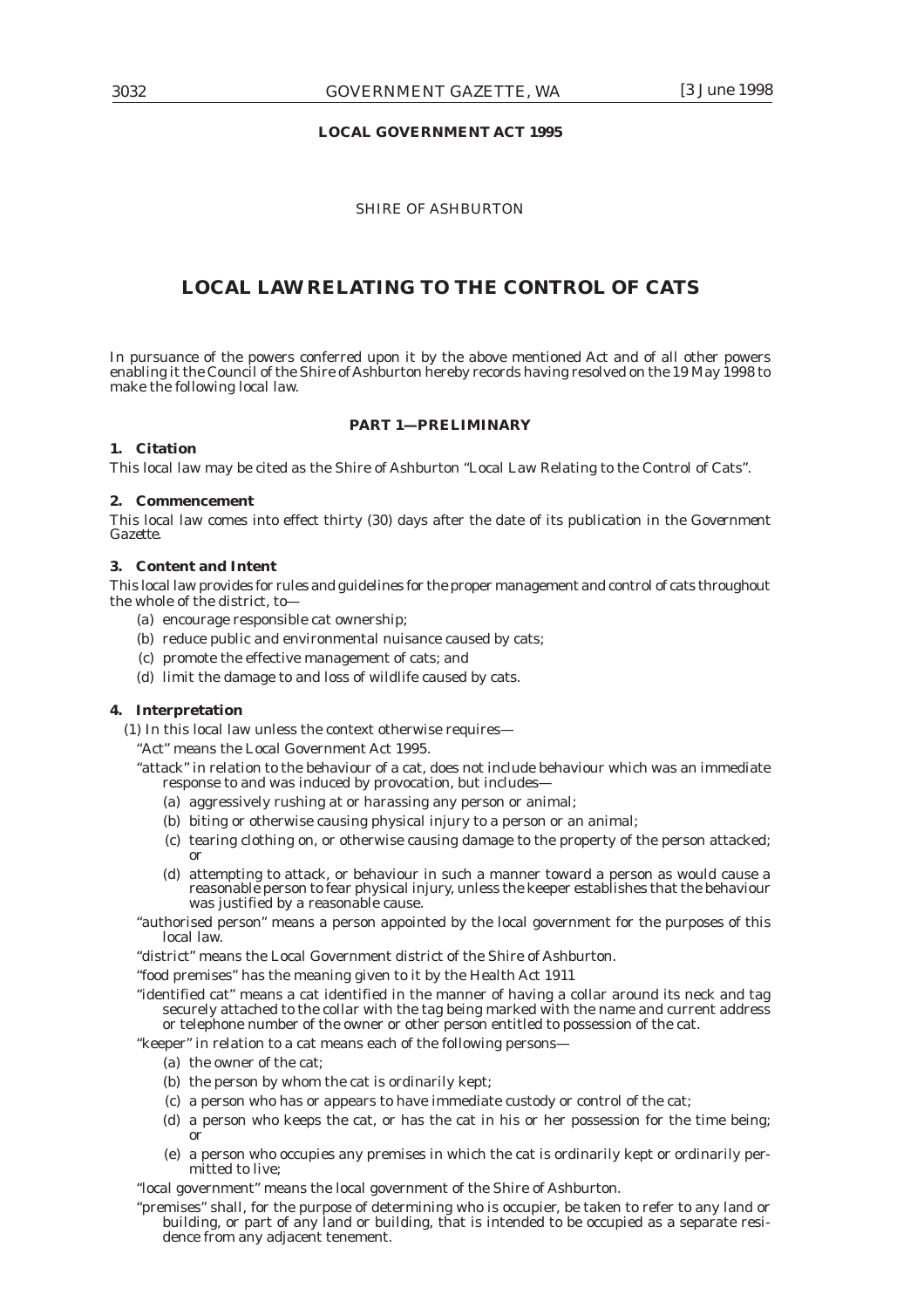"public place" includes each of the following—

churches;

Cinemas/Drive Inn

community, sporting and recreation centres and public swimming pools;

premises licensed under the Liquor Licensing Act 1988; and

public and private primary, secondary and tertiary places of education.

"unidentified cat" means a cat that is not identified in the manner as prescribed for an "identified cat".

(2) Unless otherwise defined herein, the terms and expressions used in this local law shall have the same meaning given to them in the Act.

(3) Where a term is not defined in this local law, the Act or its regulations the terminology is to be taken from the Oxford Dictionary.

## **PART 2—KEEPING OF CATS**

#### **5. Identified Cats**

(1) No person shall, without the permission of the local government, keep a cat over the age of six (6) months on any premises unless the cat is an identified cat.

(2) Subclause (1) does not apply to a cat—

- (a) kept at any refuge conducted by the RSPCA or any other animal welfare organisation;
- (b) kept at an animal pound which has been approved by the local government;
- (c) kept at a pet shop;
- (d) kept at a veterinarian surgery;
- (e) where an exemption has been granted by the local government.

(3) A person must not, without reasonable excuse, interfere with or remove the means by which a cat is identified under this local law.

#### **6. Maximum Number of Cats to be Kept**

(1) No keeper shall keep or allow to remain on any premises of which he or she is the owner or occupier, unless an exemption is granted under subclause (2) more than two (2) cats over the age of six (6) months and the young of those cats under that age anywhere within the District.

(2) The local government may grant an exemption in respect of those premises but such exemption:

- (a) may be made subject to conditions, including a condition that it applies to the cats specified therein;
- (b) shall not operate to authorise the keeping of more than three (3) cats on those premises unless special permission is granted by the local government.
- (3) An applicant to keep more than two (2) cats shall be made in the form of the Fourth Schedule.

#### **PART 3—CONTROL OF KEPT CATS**

### **7. Cat Not to be a Nuisance**

(1) A keeper shall not keep or allow to remain on any premises of which he or she is the owner or occupier, any cat or cats as to be a nuisance to another person or animal or injurious to the health of another person or animal by reason of—

- (a) the number of cats;
- (b) the noise or odour generated by the presence of the cat or cats;
- (c) the aggressive nature of the cat or cats; and
- (d) the wandering of the cat or cats.
- (2) A cat shall not attack or threaten to attack a person or an animal.

(3) If a cat attacks or threatens to attack a person or an animal, every keeper of the cat commits an offence.

(4) The local government may make a destruction order in respect of a cat which has attacked or threatened to attack a person or an animal.

(5) The local government, in respect of any cat which has on three (3) separate occasions within a 12 month period, been observed by an authorised person to be unrestrained or not under effective control off the keepers premises may—

- (a) require the keeper to confine the cat in a manner to the satisfaction of the local government; or
- (b) make a destruction order.
- (6) A cat shall not be in any food premises or public place.

#### **8. Abandonment of Cats**

(1) A person must not abandon a cat.

(2) A person who delivers a cat into the custody of an authorised person or to a cat pound is not to be regarded as having abandoned the cat.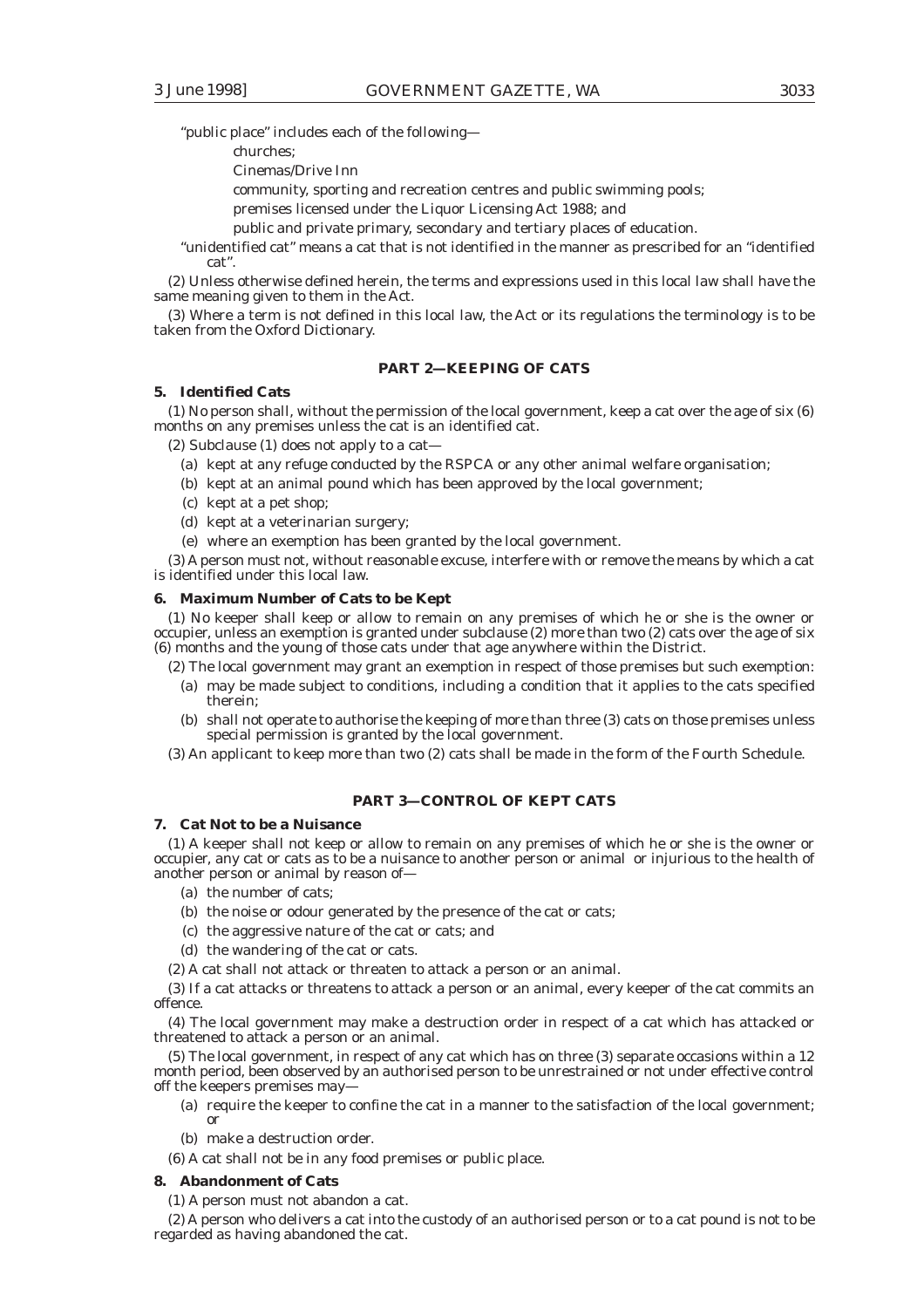# **PART 4—IMPOUNDING AND TRAPPING OF CATS**

#### **9. Cat Pounds**

(1) The local government may establish and maintain a pound or pounds, and may approve an animal pound maintained by any person, for the impounding of cats under this local law.

(2) The local government shall have regard to any policy statements it has in relation to the establishment of a cat pound.

#### **10. Dealing with Impounded Cats**

(1) If a cat is impounded and the authorised person who impounds the cat knows, or can readily find out, the name and address of the keeper of the cat, the authorised person must give the keeper written notice of the impounding which states that the cat may be reclaimed within a specified period on the payment of specified fees.

(2) The payment of any fees by a keeper in respect of the seizure, impounding and detention of a cat does not relieve the keeper of any liability to a penalty for an offence against any provision of this local law.

(3) Where an unidentified cat is impounded and is not reclaimed within 3 days of its impounding, the local government may—

- (a) offer the cat for sale through the cat pound; or
- (b) cause the cat to be destroyed;

(4) Subject to subclause (5), where an impounded cat is diseased, emanciated, injured or sick, the local government may destroy the cat without the requirement to hold the cat, upon advice of a veterinarian surgeon.

(5) Unless the condition of a cat is such that it should be destroyed immediately, where an identified cat is diseased, emaciated or sick, the local government shall not destroy the cat under subclause (4) until reasonable steps have been taken to notify a keeper of the condition of the cat.

(6) Where an identified cat, is impounded and it is not reclaimed within the period specified in a notice of impounding, the local government may—

- (a) offer the cat for sale through a cat pound; or
- (b) cause the cat to be destroyed.

(7) If an impounded cat is sold under clause 3 or 6, the proceeds of sale become the property of the local government and may be disposed of in such manner as the local government think fit.

#### **11. Trapping of Cats**

Unless the occupier or the owner of premises consents, a person shall not trap or set a trap for a cat on premises of which he or she is not the occupier or the owner.

#### **PART 5—PENALTIES AND INFRINGEMENTS**

### **12. Penalties**

A person who contravenes or fails to comply with any provision of this Local Law is, upon conviction, liable to a penalty of \$200 for each offence.

#### **13. Modified Penalties**

(1) The offences described in the table set out in the First Schedule to this Local Law are prescribed pursuant to Section 3.10 and 9.17 of the Act as an offence to which a modified penalty applies.

(2) The amount appearing in that table directly opposite an offence is the prescribed modified penalty payable in respect of that offence if dealt with pursuant to this sub-clause.

(3) Were a person does not contest an allegation that the person committed an offence of the kind to which this clause applies, the production of an acknowledgment from the local government that the modified penalty has been paid to the local government is a defence to a charge of the offence in respect of which the modified penalty was paid.

#### **14. Authorised Person May Issue an Infringement**

(1) Where an authorised person has reason to believe that a person has committed an offence of the kind described in the First Schedule a notice may be served on that person in the form contained in the Second Schedule informing the person that if the person does not wish to have a complaint of the alleged offence heard and determined by a Court the person may pay to the local government within the time therein specified the amount prescribed as the modified penalty.

(2) An Infringement Notice may be served on an alleged offender personally or by posting it to that person's address as ascertained from that person at the time of or immediately following the occurrence giving rise to the allegation of the offence.

(3) Where a person who received an Infringement Notice fails to pay the prescribed penalty within the time specified in the Notice, or within any further time as in any particular case is allowed by the local government, the person is deemed to have declined to have the allegation dealt with by way of a modified penalty.

(4) An alleged offender on whom an Infringement Notice has been served may, within the time specified in the Notice or further time as in any particular case is allowed by the local government, send or deliver to the local government the amount of the prescribed penalty with or without a reply as to the circumstances giving rise to the allegation.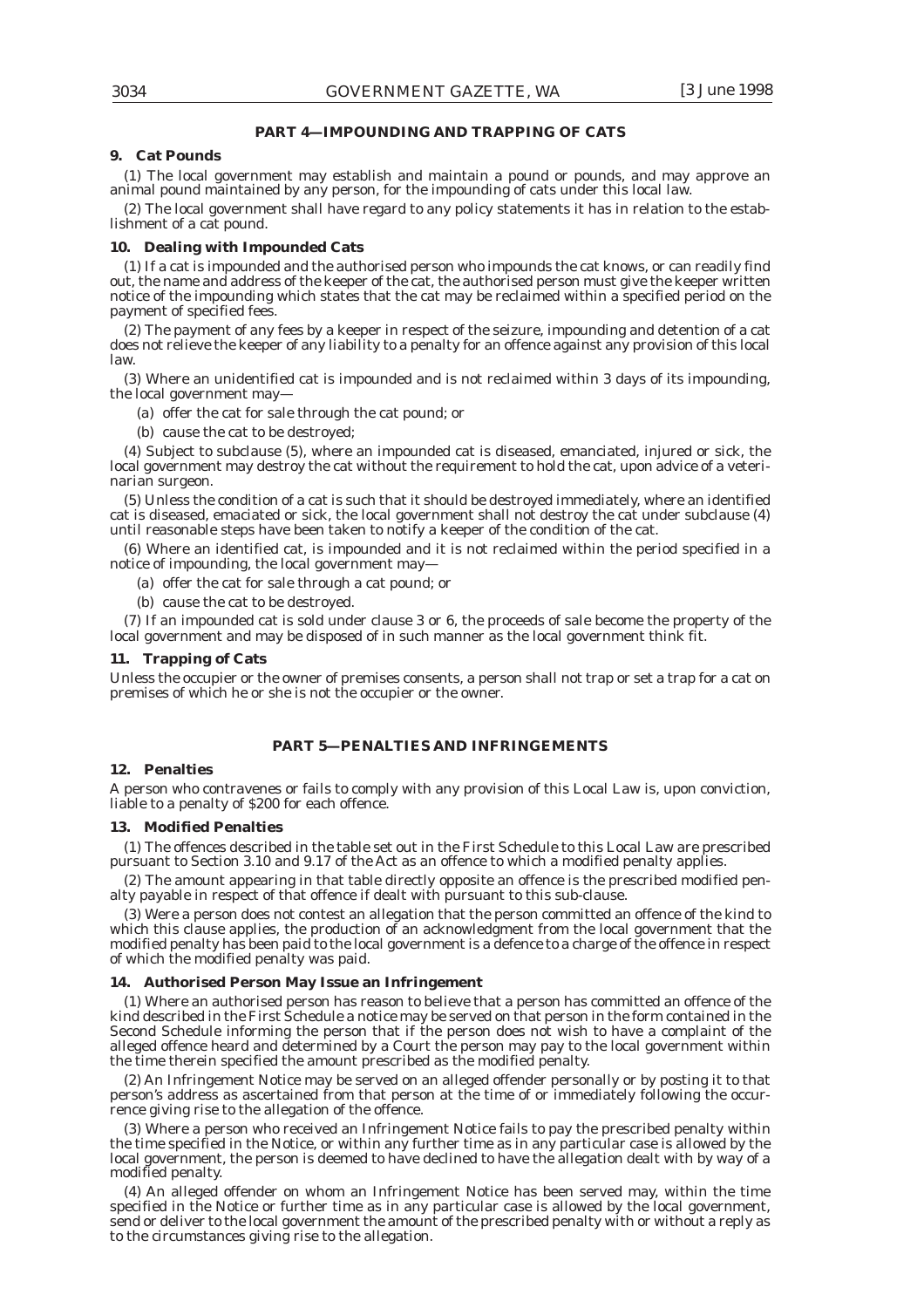## **15. Infringement Notice Maybe Withdrawn**

(1) An Infringement Notice may, whether or not the prescribed penalty has been paid be withdrawn by the local government by sending, of a Notice in the form contained in the Third Schedule to the alleged offender at the address specified in the Notice or to the person's last known place of residence or business.

(2) In the case of an event any amount received by way of a modified penalty shall be refunded and any acknowledgment of the receipt of that amount shall for the purpose of any proceedings in respect of the alleged offence be deemed not to have been issued.

## **PART 6—MISCELLANEOUS PROVISIONS**

## **16. Objection and Appeal Rights**

When the local government makes a decision in relation to—

- (a) grant or refuse to grant a person a permit under this local law; or
- (b) renew, vary or cancel a permit that a person has under this local law; or
- (c) the local government makes a destruction order.

the provisions of Division 1 of Part 9 of the Act and Regulations 33 and 34 of the Local Government (Functions and General) Regulations 1996 shall apply to that decision or destruction order.

### **17. Fees and Charges**

The fees and charges in relation to this Local Law will be set in accordance with Part 6, Division 5 and subdivision 2 of the Act.

## **First Schedule**

# LOCAL LAW RELATING TO THE CONTROL OF CATS *Shire of Ashburton* **MODIFIED PENALTIES**

|                |      | Item Clause Nature of Offence                              | Modified<br>Penalty |
|----------------|------|------------------------------------------------------------|---------------------|
| 1              | 5(1) | Keeping an unidentified cat over the age of six (6) months | <b>S50</b>          |
| $\mathbf{2}$   | 6(1) | Keeping more than the approved limit on the number of cats | <b>S50</b>          |
| 3              | 7(1) | Keeping a cat so to be a nuisance or injurious to health   | <b>S50</b>          |
| $\overline{4}$ | 7(6) | Cat in any food premises or public place.                  | <b>S50</b>          |
| $\overline{5}$ | 8    | Abandonment of cat                                         | <b>S60</b>          |
| 6              | 11   | Setting an unlawful trap                                   | \$50                |

#### **Second Schedule**

LOCAL LAW RELATING TO THE CONTROL OF CATS *Shire of Ashburton* **INFRINGEMENT NOTICE**

|                                                                                                     | Date: // |
|-----------------------------------------------------------------------------------------------------|----------|
|                                                                                                     |          |
|                                                                                                     |          |
|                                                                                                     |          |
|                                                                                                     |          |
|                                                                                                     |          |
|                                                                                                     |          |
| You may dispose of this matter—                                                                     |          |
| (1) By payment of a penalty of S within twenty-eight days of this Notice at any Shire<br>office or: |          |
| (2) By having it dealt with by a Court.                                                             |          |

If this modified penalty is not paid within the time specified, Court proceedings may be taken against you.

..................................................... Name of Authorised Person

..................................................... Signature of Authorised Person